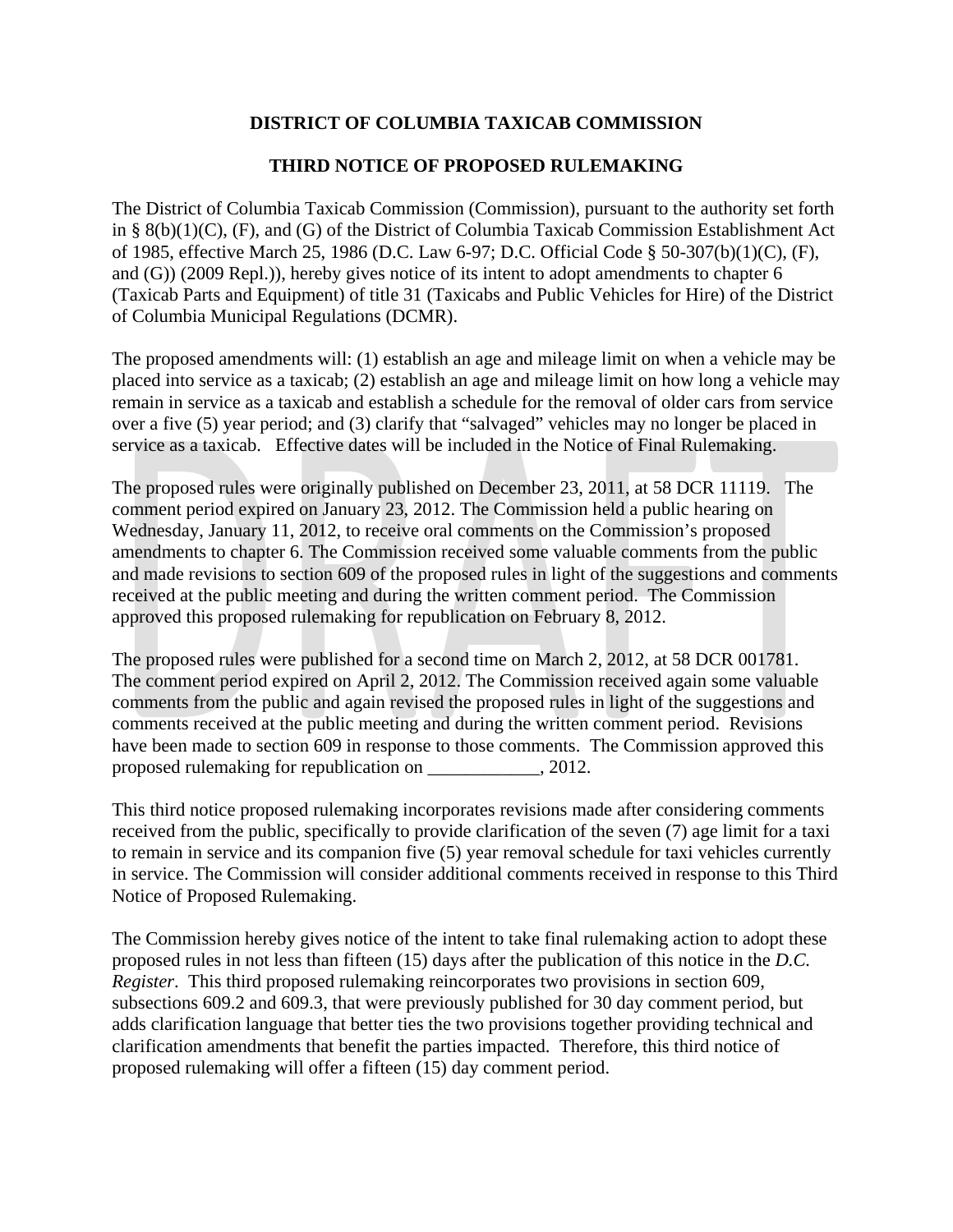**Chapter 6, TAXICAB PARTS AND EQUIPMENT, of title 31, TAXICABS AND PUBLIC VEHICLES FOR HIRE, of the DCMR is amended as follows:**

**Section 609, AGE OF TAXICAB, is amended to read as follows:**

## **609 AGE OF TAXICAB**

- 609.1 Effective \_\_\_\_\_\_\_\_\_\_\_\_\_\_, **no vehicle** that is **more than five (5) model years old** (or has accumulated mileage in excess of three hundred thousand miles (300,000 mi.)) **may begin service** as a taxicab in the District of Columbia, whether owned, rented, or leased.
- 609.2 Further, effective \_\_\_\_\_\_\_\_\_\_\_\_\_\_, **no vehicle** that is **more than seven (7) model years old** (**or** that has accumulated mileage in excess of four hundred thousand miles (**400,000 mi.)) may remain in service** as a taxicab in the District of Columbia, whether owned, rented, or leased.
- 609.3 Further, in order to begin the process of removing the current older vehicles from service and minimize the impact, on both drivers and consumers, of the loss of a large number of taxicabs from service, the Commission has established the following gradual removal schedule. Therefore, effective January 1, 2013, the following five (5) year **schedule of vehicle removal from service will apply to all public vehicles for hire currently in service** as a taxicab in the District of Columbia, whether owned, rented, or leased.

## **5 YEAR REMOVAL PLAN**

| <b>Disposal</b><br>Year** | Age Policy***         | <b>Model Year</b> |
|---------------------------|-----------------------|-------------------|
| 2013                      | 15 years and<br>older | 1997 and<br>older |
| 2014                      | 12 - 14 years         | $2000 - 1998$     |
| 2015                      | $10 - 11$ years       | $2002 - 2001$     |
| 2016                      | $8 - 9$ years         | $2004 - 2003$     |
| 2017                      | 7 years or older      | $2005 -$ below    |

**\*\* Vehicles must go out of service on Jan 1st of the year listed.**

**\*\*\* Mileage is not a factor in this removal schedule.**

**Recap:** No vehicle may begin service as a taxicab in the District of Columbia that is more than five (5) model years old, in accord with §609.1. At the end of this five (5) year removal schedule, no vehicle remaining in service as a taxicab in